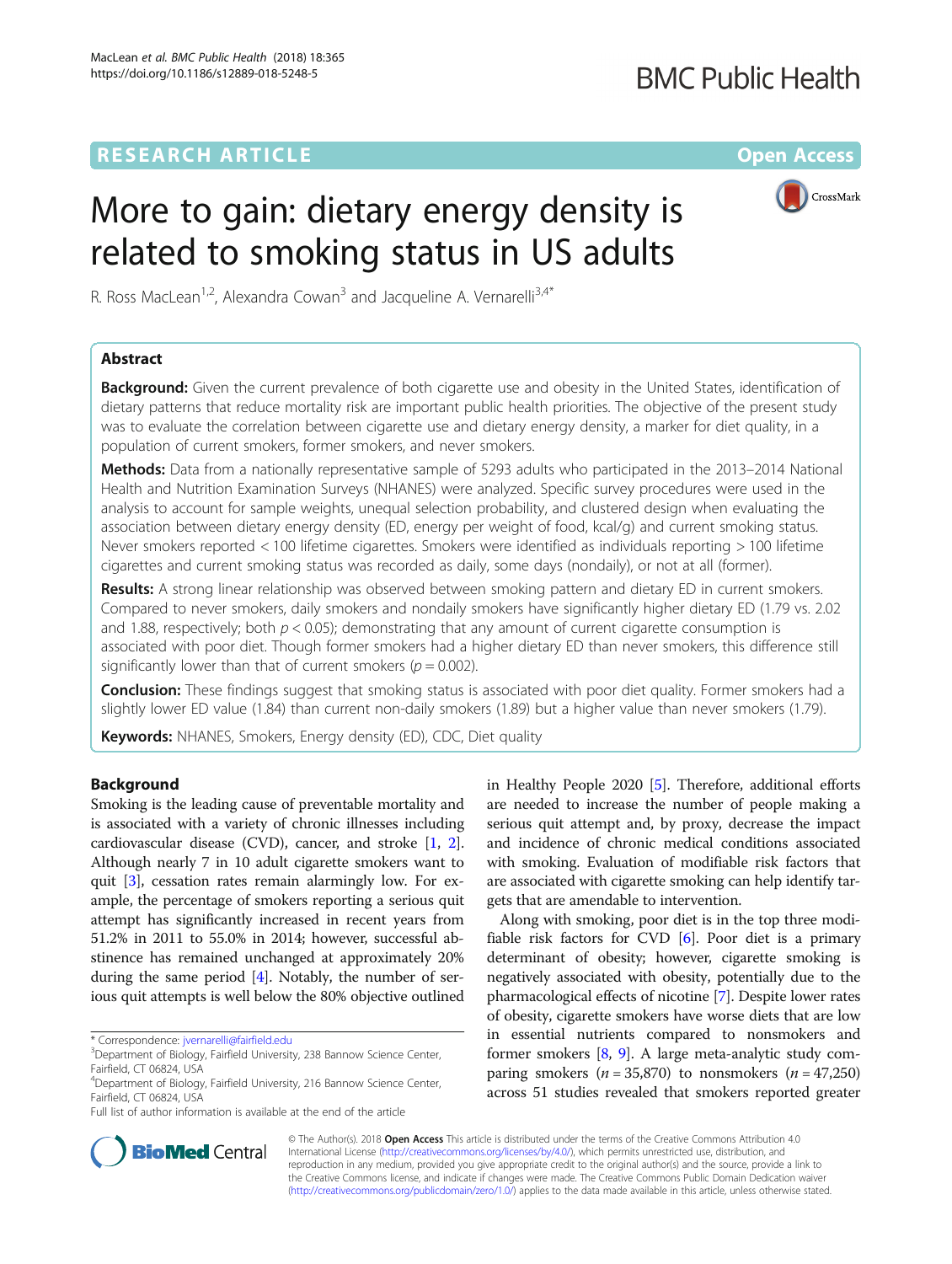intakes of energy, total and saturated fat, and cholesterol; while reporting lower intakes of antioxidant vitamins and fiber [\[10\]](#page-5-0). Fruits and vegetables are low energy foods that contain high levels of antioxidant vitamins and fiber, so it is not surprising that multiple studies report lower fruit and vegetable consumption among smokers [[8](#page-5-0), [11](#page-5-0)–[13](#page-5-0)]. Therefore, a diet quality measure that highlights fruit and vegetable intake and is associated with chronic disease may provide inroads to evaluation and treatment of cigarette smokers.

Dietary energy density (ED, kcal/g) is an established risk factor for obesity and other forms of chronic disease [[14,](#page-5-0) [15\]](#page-5-0). From a public health perspective, recommendations to consume a diet low in energy density has been recognized by national and international public health organizations, including the 2015 Dietary Guidelines for Americans, which recommends a low-ED diet as a strategy for prevention of obesity, and as a method of weight control [\[16\]](#page-5-0). Diets low in energy density have been characterized as higher in specific low-ED foods, such as fruits and vegetables, and higher in overall diet quality [\[17](#page-5-0)–[19](#page-5-0)]. Furthermore, research has suggested that a diet that includes greater consumption of low energy dense foods is associated with a reduction in CVD risk [\[20,](#page-5-0) [21\]](#page-5-0).

Diet quality is a comprehensive evaluation of overall dietary intake. Previous studies have demonstrated that dietary ED to be a marker for diet quality in both children and adults, as well as an established risk factor for obesity [[17](#page-5-0)–[19](#page-5-0), [22](#page-5-0)] though not when looking specifically at a population of smokers. The relationship between dietary energy density, diet quality, and smoking behaviors is not well understood. To our knowledge, only one study has assessed overall diet quality and smoking status. Alkerwi and colleagues [\[23](#page-5-0)] evaluated smoking status and overall diet quality as measured by eight diet quality indices, including overall energy density, using the Observation of Cardiovascular Risk Factors in Luxemburg (ORISCAV-LUX) survey. Notably, the authors divided smoking status into never smokers, former smokers, nondaily smokers, moderate smokers, and heavy smokers. The authors found that overall diet quality between never smokers, former smokers, and nondaily smokers are largely equivalent. Conversely, compared to never smokers, moderate and heavy smokers were less compliant with dietary recommendations and heavy smokers reported less diversity in food choices; the overall ED score was not significantly different [\[23\]](#page-5-0). These findings acknowledge the complex nature of dietary intake across varying levels of smoking behavior.

Much of the previous literature on diet and smoking has focused on specific food types and not indicators of diet quality that can readily translate to clinical intervention. The current study addresses this knowledge gap by evaluating the relationship between dietary ED and smoking status in US adults. To date, no studies of this nature have evaluated the relationship between dietary energy density and smoking status in a US population. The types of foods consumed influence the overall dietary energy density. As previously reported, the most commonly consumed low-ED foods by this population diet include: orange vegetables, dark green leafy vegetables, fruit, salad, rice, and pasta; the most commonly consumed high-ED foods include: potato chips, savory crackers, cookies, processed cheese, and white bread [[24](#page-5-0)]. A previous meta-analysis has demonstrated the robust relationship between consumption of low-ED fruits and vegetables and lower risk for mortality, particularly CVD mortality [[25](#page-5-0)]. As a marker for both diet quality and a risk factor for obesity, dietary ED is an important component of understanding disorders associated with poor diet, including CVD and cancer, particularly in a population of smokers.

## Methods

### Study population & data collection

The study was conducted using data from a national representative sample of US Adults  $(> 18 \text{ y})$  who participated in the 2013–2014 National Health and Examination Survey (NHANES). The NHANES is a large cross-sectional survey conducted by both the Centers for Disease Control (CDC) and the National Center for Health Statistics (NCHS) that monitors the health and nutrition status of the noninstitutionalized US residents. During the NHANES, subjects receive a comprehensive health evaluation and answer a variety of surveys, including behavioral questionnaires about dietary habits and smoking behaviors. Participants provide written consent. Complete details about NHANES survey components, survey methodology, and sampling procedures are available from the CDC NHANES website [\[26\]](#page-5-0). The NHANES analytic dataset includes demographic information about participants, including age at the time of exam, education level, physical activity level (measured in MET units), race/ethnicity and socioeconomic status were all provided in the NHANES data. Socioeconomic status was quantified as a continuous variable using poverty-income ratio (PIR), or the ratio of family income to family-size specific poverty threshold.

## Assessment of smoking status

During the NHANES, individuals are asked questions related to smoking status, duration, and smoking-related behaviors. Smoking status was assessed in the home, by trained interviewers using the Computer-Assisted Personal Interviewing System (CAPI). Use of the CAPI allows for increases in reporting accuracy. Participants responded to whether they currently smoke cigarettes daily, some days, or not at all. Participants were categorized as neversmokers (individuals who have smoked <100cig/lifetime), former smokers (having smoked >100cig/lifetime but do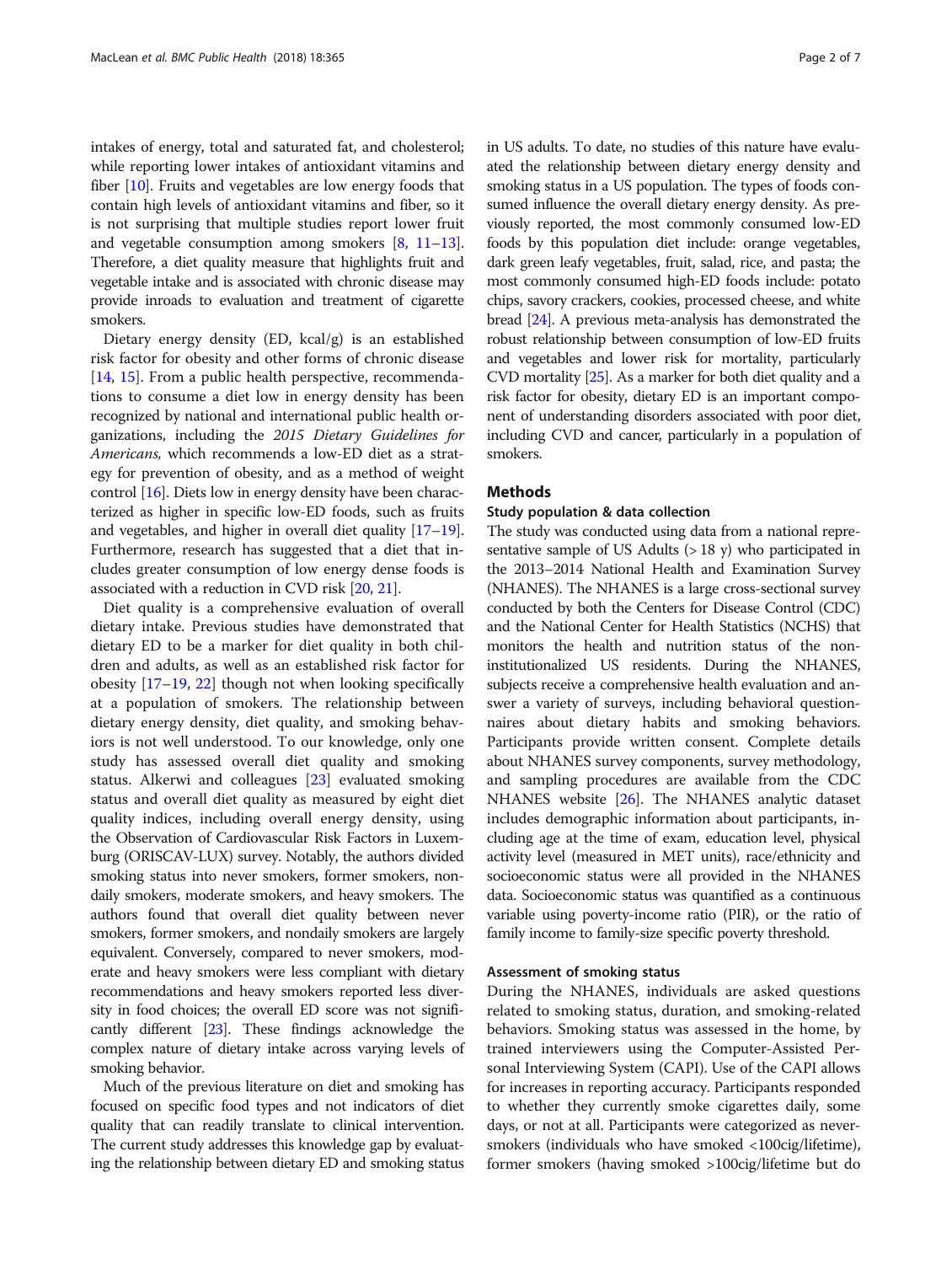not currently smoke), and current smokers. Current smokers are further classified as daily smokers (smoking cigarettes every day) and nondaily smokers (identifies as a smoker, but does not smoke cigarettes every day).

# Assessment of dietary intake

NHANES dietary data is collected as part of the What We Eat In America survey [\[27](#page-6-0)]. Participants provide 1 day of dietary recall data, obtained by a trained interviewer using Automated Multi-Pass Method as part of the in-person medical examination. Specific status codes were provided in the NHANES data set to indicate the quality, reliability, and completeness of the dietary data. The USDA 2013–2014 Food and Nutrient Database for Dietary Studies (FNDDS) was used to process the NHANES dietary data, including micronutrient intake. Dietary Energy Density (ED) was calculated by dividing the energy content (in kcal) by weight of food (in g) consumed, excluding all beverages. Complete details of this method of calculating energy density in a nationally representative sample have been previous described [\[28](#page-6-0)]. In order to account for the potentially significant contribution of beverages to the total diet, beverage ED is calculated separately and used as a covariate in statistical models. This method of energy density calculation (foods only, controlling for beverage ED) is frequently used, in particular by studies showing robust relationships between dietary ED and disease status [[15](#page-5-0), [24](#page-5-0), [28](#page-6-0)].

## Statistical analysis

For the present analyses, we initially included all adults age 18 and older  $(n = 5535)$  that provided complete smoking and dietary data. Women who were pregnant, and individuals with unreliable dietary data (as indicated in the NHANES or individuals reporting consuming no foods or beverages during the 24HR) were excluded, resulting in a final analytical dataset of 5293 adults. All data were analyzed using SAS version 9.4 (SAS Institute, Cary, NC) using appropriate survey weights and procedures to account for the NHANES unequal probability sampling strategy and clustered design. Multivariable regression models were used to evaluate the relationship between smoking status and dietary energy density. All models were adjusted for age, sex, race, education, socioeconomic status (PIR, poverty:income ratio), physical activity (MET-min, standardized metabolic equivalent units), beverage energy density, and body mass index. A test for linear trend using the Wald statistic was performed by modeling smoking status as a continuous variable.

# Results

Table [1](#page-3-0) shows the demographic characteristics of the study population. Few differences in demographic characteristics were identified. Current daily smokers tend to

have a lower socioeconomic status than never smokers and former smokers. It is notable that current nondaily smokers tend to be younger, and former smokers tend to be older than either never smokers or current daily smokers. Weight status distribution was relatively similar across all smoking categories, though former smokers have a higher BMI than never smokers. Interestingly, both never smokers and current nondaily smokers were more physically active than current daily smokers and former smokers.

Mean dietary energy density (ED, kcal/g) after adjusting for age, sex, race, educational attainment, socioeconomic status, beverage energy density, physical activity and BMI is presented in Fig. [1](#page-4-0). Compared to never smokers, daily smokers and nondaily smokers have significantly higher dietary energy density  $(1.79 \pm 0.02 \text{ kcal/g vs. } 2.02 \pm 1)$ 0.03 kcal/g and  $1.89 \pm 0.05$  kcal/g, respectively); demonstrating that any amount of current cigarette consumption is associated with poor diet. Though former smokers had a higher dietary ED  $(1.84 \pm 0.03 \text{ kcal/g})$  than never smokers ( $p = 0.04$ ), former smokers dietary ED is still significantly lower than that of current smokers ( $p =$ 0.002), and did not differ from nondaily smokers. The difference in energy density indicates that on average, current daily smokers consume approximately 200 cal more per day than never smokers, despite eating significantly smaller portions of food.

# Discussion

The present study assesses the relationship between smoking status and dietary behaviors. Using a nationally representative sample of US adults, we observed an inverse relationship between dietary ED and smoking status. Given the prominence of ED in national dietary guidelines and the established low intake of fruits and vegetables in smokers, dietary ED offers an effective indicator of diet quality that is amenable to intervention in smokers. Although the recent European study did not report differences in ED [\[23](#page-5-0)], the results of the present study highlight a similar negative correlation between smoking status and dietary quality. Both the present study and the European study evaluated smoking status using various categorizations of smokers, including former smokers. Evaluation of dietary ED among never smokers, former smokers, and current smokers indicates that former smokers have diets similar to never smokers, and better diets than current daily smokers.

The results from the present study also provide an update to the literature demonstrating that dietary behavior among smokers differs substantially from never smokers [[29](#page-6-0), [30](#page-6-0)], particularly for ED. A diet high in ED is characterized by comparatively lower consumption of fruits and vegetables. This is consistent with previous reports that smokers have lower serum Vitamin C levels and higher levels of Vitamin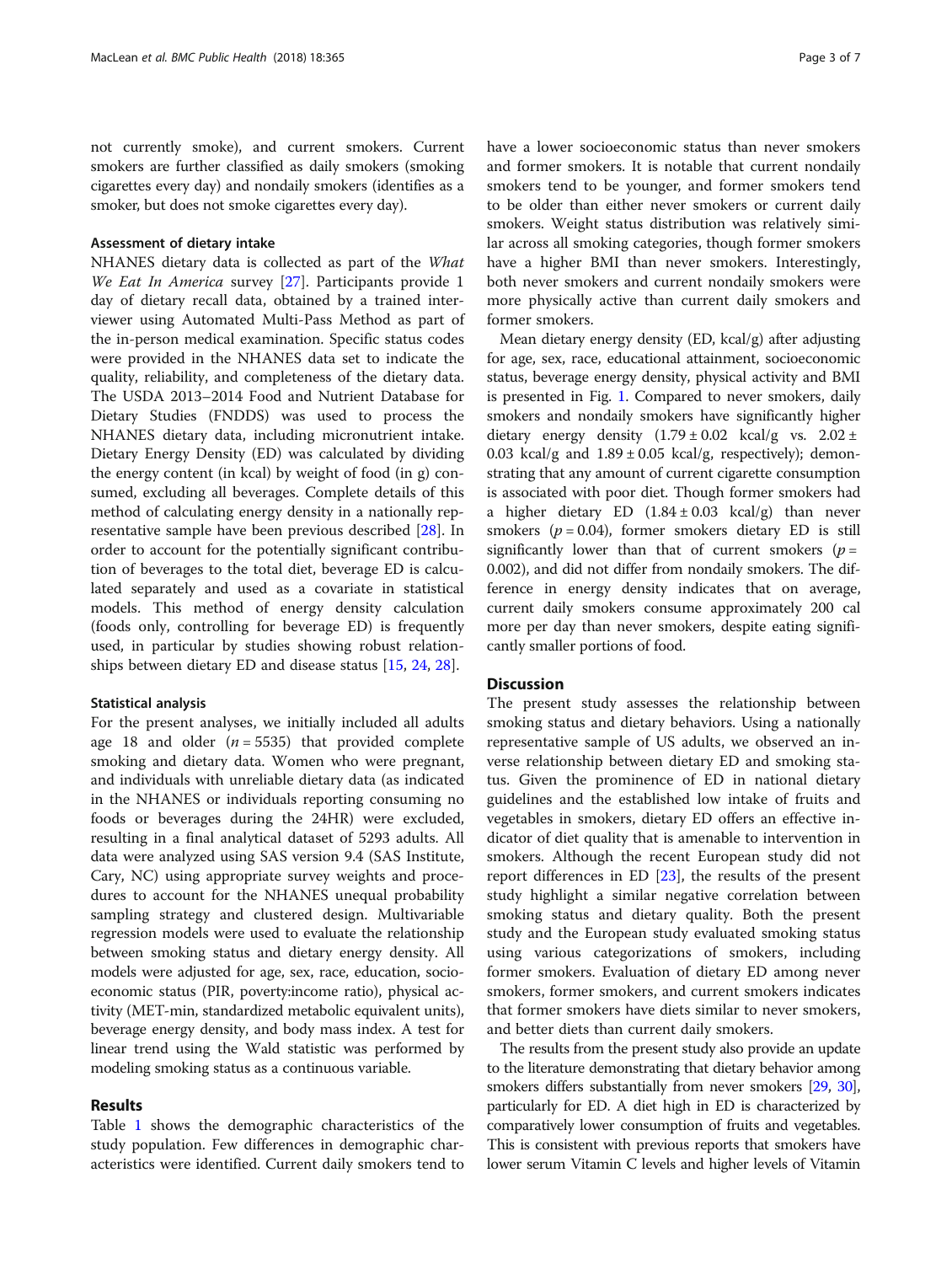| <b>Table I</b> Population Characteristics by Sinoking Status | Never Smokers<br>$n = 3117$ |                         | Former Smokers<br>$n = 1187$ |            | Current Non-Daily Smokers<br>$n = 205$ |            | Current Daily Smokers<br>$n = 844$ |            |
|--------------------------------------------------------------|-----------------------------|-------------------------|------------------------------|------------|----------------------------------------|------------|------------------------------------|------------|
|                                                              |                             |                         |                              |            |                                        |            |                                    |            |
|                                                              | $\mathsf{n}$                | weighted <sup>a</sup> % | n                            | weighted % | n.                                     | weighted % | $\mathsf{n}$                       | weighted % |
| Sex                                                          |                             |                         |                              |            |                                        |            |                                    |            |
| Male                                                         | 1295                        | 55.0                    | 704                          | $57.7*$    | 122                                    | 59.3*      | 435                                | 51.2       |
| Female                                                       | 1779                        | 45.0                    | 473                          | 42.3       | 83                                     | 40.7       | 400                                | 48.8       |
| Race                                                         |                             |                         |                              |            |                                        |            |                                    |            |
| Non-Hispanic White                                           | 1158                        | 61.3                    | 608                          | 74.5       | 76                                     | 51.4       | 455                                | 69.7       |
| Non-Hispanic Black                                           | 617                         | 11.7                    | 182                          | 7.2        | 53                                     | 16.8       | 207                                | 15.6       |
| Mexican American                                             | 503                         | 11.4                    | 150                          | 7.4        | 34                                     | 14.3       | 54                                 | 4.3        |
| Other, inc. multiracial                                      | 799                         | 15.6                    | 237                          | 10.9       | 42                                     | 17.6       | 119                                | 10.4       |
| <b>Education Level</b>                                       |                             |                         |                              |            |                                        |            |                                    |            |
| HS or less                                                   | 573                         | 12.8                    | 255                          | 15.1       | 58                                     | 21.8       | 242                                | 25.3       |
| HS grad / GED                                                | 649                         | 20.5                    | 289                          | 23.0       | 55                                     | 25.8       | 258                                | 32.2       |
| Some college / AA Degree                                     | 937                         | 31.9                    | 351                          | 32.4       | 64                                     | 34.7       | 274                                | 34.1       |
| College graduate or above                                    | 913                         | 34.8                    | 281                          | 29.5       | 28                                     | 17.7       | 60                                 | 8.4        |
| Weight Statusb                                               |                             |                         |                              |            |                                        |            |                                    |            |
| Underweight                                                  | 78                          | 2.1                     | 20                           | 1.2        | 5                                      | 2.9        | 37                                 | 3.8        |
| Normal weight                                                | 956                         | 31.4                    | 259                          | 21.2       | 64                                     | 29.7       | 267                                | 31.0       |
| Overweight                                                   | 918                         | 31.3                    | 424                          | 35.3       | 58                                     | 30.3       | 265                                | 31.1       |
| Obese                                                        | 1122                        | 35.4                    | 474                          | 42.3       | 78                                     | 37.1       | 275                                | 34.1       |
| Age                                                          | $44.5 \pm 0.6$              |                         | $54.6 \pm 0.4$ ***           |            | $37.3 \pm 1.2$ **                      |            | $43.0 \pm 0.6$                     |            |
| Income (PIR) <sup>c</sup>                                    | $3.0 \pm 0.1$               |                         | $3.1 \pm 0.11$               |            | $2.5 \pm 0.2$ **                       |            | $1.99 \pm 0.1***$                  |            |
| Mean BMI <sup>d</sup>                                        | $28.8 \pm 0.3$              |                         | $30.0 \pm 0.3$ **            |            | $28.7 \pm 0.6$                         |            | $28.4 \pm 0.3$                     |            |
| Physical Activity (MET-Min) <sup>e</sup>                     | $92 \pm 5$                  |                         | $74 \pm 4$ **                |            | $112 \pm 12$                           |            | $70 \pm 7***$                      |            |

# <span id="page-3-0"></span>Table 1 Population Characteristics by Smoking Status

Smoking status defined as follows: never smokers have smoked <100cigarettes/lifetime, former smokers have smoked >100cigarettes/lifetime, but do not currently smoke; current non-daily smokers report currently smoking on some, but not all days; current daily smokers report currently smoking every day <sup>a</sup>Weighted percentage indicates population percentages after application of NHANES survey weights

 $^{\rm b}$ Weight status is defined using standard CDC-cutpoints for BMI with underweight < 18.5 kg/ $^{\rm m2}$  normal weight 18.5–24.9 kg/m $^2$  overweight 25.0–29.9 kg/m $^2$ , obese > 30 kg/m<sup>2</sup>

<sup>c</sup> Income is expressed as Poverty: Income ratio, adjusted for family size

d Mean BMI is calculated adjusting for age, sex, and race. Physical activity (MET-Min) is presented as standardized metabolic equivalents, assessed for 1 week Statistical significance indicated by the following designations: for \*\*\*  $p < 0.001$ , \*\*  $p < 0.01$ , \*  $p < 0.05$ 

C turnover than non-smokers, despite an increased need for Vitamin C and other antioxidants [\[31\]](#page-6-0). Currently, the Recommended Dietary Allowances (RDAs) for Vitamin C for non-smokers range from 75 to 90 mg per day depending on gender, with smokers requiring an additional 35 mg per day [[32\]](#page-6-0), and recent reports indicate that Vitamin C intake requirements may actually be higher [\[33\]](#page-6-0). Increases in smoking-generated oxidative stress and decreases intakes of Vitamin C and β-carotene confer additional risk for CVD and cancer [\[34\]](#page-6-0), presenting a major public health concern. Evaluation of specific nutrients is challenging to translate into a concrete intervention for regular smokers, particularly because recent publications indicate that antioxidant supplementation is not a recommended strategy for disease prevention [[35](#page-6-0), [36\]](#page-6-0). Therefore, understanding dietary patterns using a whole-diet approach may better allow for identification of strategies to target for intervention.

Dietary ED is a comprehensive evaluation of overall diet, as it is calculated based on both the weight and energy content of foods consumed. Both low-ED and high-ED diets have been well categorized in the literature [\[14](#page-5-0), [17,](#page-5-0) [18,](#page-5-0) [24](#page-5-0), [37](#page-6-0)]. Diets low in ED allow individuals to consume larger quantities of food for fewer calories; essentially eating satisfying portion sizes without caloric excess. Low-ED diets are also higher in diet quality [[17](#page-5-0)–[19,](#page-5-0) [22\]](#page-5-0), and typically contain more antioxidant-rich fruits and vegetables, both of which are important factors for reduction of disease risk in smokers. Additionally, diet quality is an important predictor of post-cessation weight gain in US adults, as indicated by a 2010 analysis of data from the Framingham Heart Study Offspring Cohort [[38](#page-6-0)]. Using dietary ED as a marker for diet quality may provide insight as to the rationale for the findings in the Framingham study. The findings in the present study that former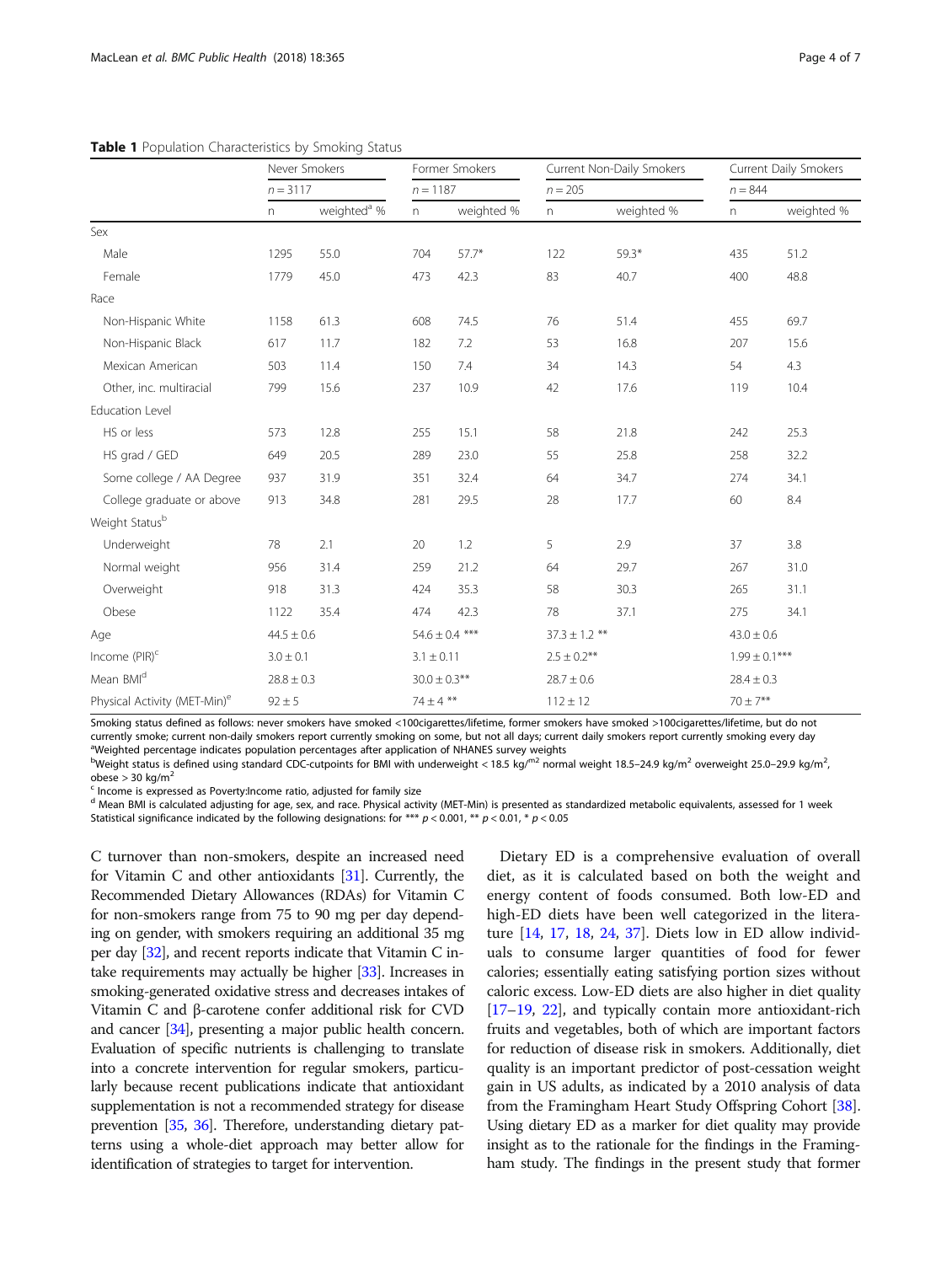<span id="page-4-0"></span>

smokers have diets lower in energy density than current smokers may suggest that successful cessation may be linked to prevention of weight gain, though the crosssectional analysis does not allow for causal inferences to be determined. Consuming a diet low in energy density is a recommended strategy for preventing weight gain [[16](#page-5-0)], and since concerns about weight gain may delay quit attempts [[39](#page-6-0)], development of specific dietary strategies to lower dietary ED may be a valuable component of a successful smoking cessation program. Substituting higher-ED foods with low-ED, antioxidant-rich fruits and vegetables will help address micronutrient deficits associated with smoking and improve overall diet quality.

There are several strengths to the present study. Analysis of NHANES data produces results that are generalizable to the US population. The NHANES provides the unique opportunity to evaluate public health issues related to diet and smoking behaviors. The unique survey design of the NHANES allows for estimation of mean of the population's distribution of usual dietary intake, strengthening confidence in the results presented [[40](#page-6-0)]. In addition, the present study includes two distinct categories of smokers: nondaily smokers and daily smokers. Inclusion of both types of smokers allows for greater identification of dietary patterns that may be potential targets for cessation intervention. Despite recent declines in daily smoking, nondaily smokers are on the rise [\[1\]](#page-5-0) and demonstrate similar difficulty quitting as daily smokers [[41](#page-6-0), [42](#page-6-0)]. Our results demonstrate that former smokers have better quality diets than current smokers, including those who only smoke occasionally, indicating that dietary guidance may be an important component of cessation programs for all smokers. Poor diet in smokers is consistent with other negative health behaviors often associated with smoking including sedentary behavior

[[43](#page-6-0)], alcohol consumption [\[44](#page-6-0)], and poor physical fitness [[45](#page-6-0)]. The study also presents some limitations. First, dietary data is based on 24-h recall, and may be subject to bias. However, dietary data in the NHANES is collected using the USDA's Automated Multiple-Pass Method (AMPM) with quality control procedures in place during the data collection phase can address this potential concern [\[40](#page-6-0)]. Finally, the cross-sectional nature of the NHANES allows for evaluation of correlation, but not causality.

# Conclusions

Our findings demonstrate an association between dietary energy and smoking status. Despite reports that, compared to never smokers, smokers have lower prevalence of obesity; however, our results demonstrate a negative linear relationship between smoking status and dietary ED. The results also demonstrate that though former smokers have a higher dietary ED than never smokers, they have better diets than current smokers, including those that only smoke occasionally. As dietary ED is a marker for both diet quality and risk factor weight-related problems, consumption of a diet low in ED may be a successful strategy for preventing weight gain following smoking cessation. Dietary recommendations based on ED are easy to implement and permit consumption of a variety of foods that are amenable to multiple personal and cultural preferences. In order to lower dietary ED, individuals must consume a greater proportion of low-ED foods, including fruits, vegetables, soups, and rice while reducing consumption of high-ED foods such as salty snacks and sweets. Diets lower in energy density contain larger portions of food for fewer calories, and are associated with higher levels of post-meal satiety [\[46\]](#page-6-0). Interventions that educate smokers about dietary ED in order to enable them to make educated dietary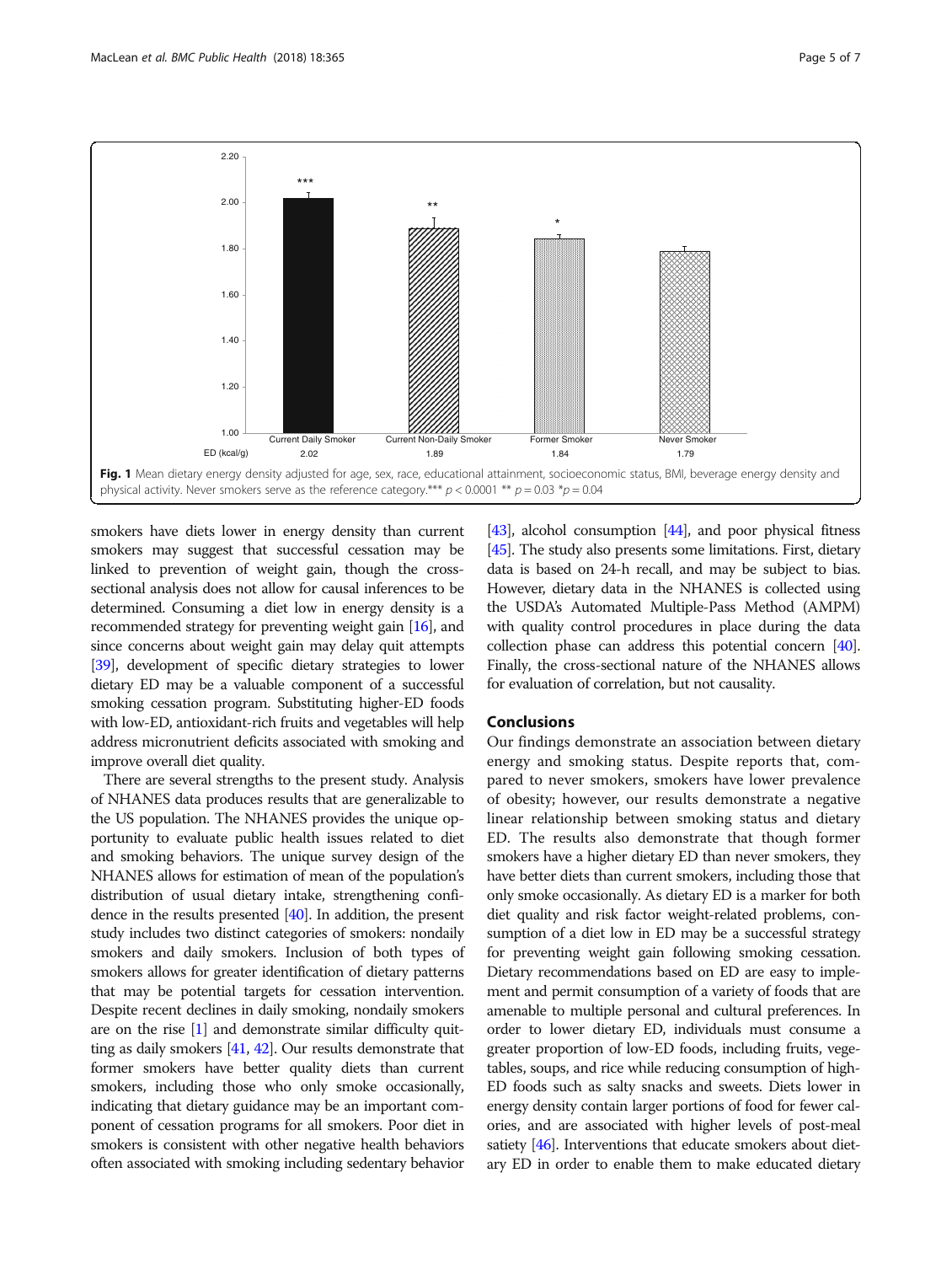<span id="page-5-0"></span>choices may help diminish concerns about weight gain as a barrier to quitting. Clinicians and researchers should do more to evaluate associations between diet quality and smoking behavior and integrate nutritional education/assessment into cessation programs.

#### Abbreviations

AMPM: Automated Multiple-Pass Method; BMI: Body mass index; CAPI: Computer-Assisted Personal Interviewing System; CDC: Centers for disease control, USA; CVD: Cardiovascular disease; ED: Energy density (energy per weight of food, kcal/g); FNDDS: USDA food and nutrient database for dietary studies; NCHS: National Center for Health Statistics; NHANES: National Health and Nutrition Examinations Surveys; ORISCAV-LUX: Observation of cardivascular risk factors in luxemburg survey; PIR: Poverty-income ratio; RDAs: Recommended daily allowances

#### Acknowledgements

The authors acknowledge the Hardiman Scholarship Program at Fairfield University for support of undergraduate research student Alexandra Cowan to present information from this manuscript at the 2017 Experimental Biology Conference.

#### Funding

This study was not funded by internal or external grant sources.

#### Availability of data and materials

The datasets analyzed during the current study are available in the CDC NHANES repository at [https://www.cdc.gov/nchs/nhanes/](https://www.cdc.gov/nchs/nhanes)

#### Authors' contributions

RRM made contributions to study design, wrote the majority of the initial draft of the manuscript, and provided critical revisions the manuscript. AC made substantial contributions to data analysis and interpretation as well as drafting sections of the manuscript. JAV designed the study, completed statistical analysis and critical revisions of the manuscript. All authors read and approved the final manuscript.

#### Ethics approval and consent to participate

The NHANES data is publically available. Written consent is obtained by the Center for Disease from all subjects participating in the NHANES, details available: [https://www.cdc.gov/nchs/nhanes/genetics/](https://www.cdc.gov/nchs/nhanes/genetics/genetic_participants.htm) [genetic\\_participants.htm](https://www.cdc.gov/nchs/nhanes/genetics/genetic_participants.htm)

#### Consent for publication

Not applicable.

#### Competing interests

The authors declare that they have no competing interests.

# Publisher's Note

Springer Nature remains neutral with regard to jurisdictional claims in published maps and institutional affiliations.

## Author details

<sup>1</sup>VA Connecticut Healthcare System, 950 Campbell Ave, West Haven, CT 06516, USA. <sup>2</sup>Yale University School of Medicine, New Haven, CT 06520, USA.<br><sup>3</sup>Dopartment of Biology, Fairfield University, 238 Bannow Science Center. <sup>3</sup>Department of Biology, Fairfield University, 238 Bannow Science Center, Fairfield, CT 06824, USA. <sup>4</sup>Department of Biology, Fairfield University, 216 Bannow Science Center, Fairfield, CT 06824, USA.

# Received: 12 June 2017 Accepted: 2 March 2018 Published online: 04 April 2018

#### References

- Jamal A, King BA, Neff LJ, Whitmill J, Babb SD, Graffunder CM. Current cigarette smoking among adults - United States, 2005-2015. MMWR Morb Mortal Wkly Rep. 2016;65(44):1205–11.
- 2. Carter BD, Freedman ND, Jacobs EJ. Smoking and mortality–beyond established causes. N Engl J Med. 2015;372(22):2170.
- 3. National Center for Chronic Disease Prevention and Health Promotion Office on Smoking and H: Reports of the surgeon general. The Health Consequences of Smoking-50 Years of Progress: A Report of the Surgeon General. Atlanta (GA): Centers for Disease Control and Prevention (US); 2014.
- 4. Gitchell JG, Shiffman S, Sembower MA. Trends in serious quit attempts in the United States, 2009-14. Addiction. 2017;112(5):897–900.
- 5. [HealthyPeople.gov](http://healthypeople.gov) website [\[https://www.healthypeople.gov/2020/topics](https://www.healthypeople.gov/2020/topics-objectives/topic/tobacco-use)[objectives/topic/tobacco-use](https://www.healthypeople.gov/2020/topics-objectives/topic/tobacco-use) - 5359].
- 6. Go AS, Mozaffarian D, Roger VL, Benjamin EJ, Berry JD, Blaha MJ, Dai S, Ford ES, Fox CS, Franco S, et al. Executive summary: heart disease and stroke statistics–2014 update: a report from the American Heart Association. Circulation. 2014;129(3):399–410.
- 7. Audrain-McGovern J, Benowitz NL. Cigarette smoking, nicotine, and body weight. Clin Pharmacol Ther. 2011;90(1):164–8.
- 8. Morabia A, Wynder EL. Dietary habits of smokers, people who never smoked, and exsmokers. Am J Clin Nutr. 1990;52(5):933–7.
- 9. French SA, Hennrikus DJ, Jeffery RW. Smoking status, dietary intake, and physical activity in a sample of working adults. Health Psychol. 1996;15(6):448–54.
- 10. Dallongeville J, Marecaux N, Fruchart JC, Amouyel P. Cigarette smoking is associated with unhealthy patterns of nutrient intake: a meta-analysis. J Nutr. 1998;128(9):1450–7.
- 11. Palaniappan U, Jacobs Starkey L, O'Loughlin J, Gray-Donald K. Fruit and vegetable consumption is lower and saturated fat intake is higher among Canadians reporting smoking. J Nutr. 2001;131(7):1952–8.
- 12. Dyer AR, Elliott P, Stamler J, Chan Q, Ueshima H, Zhou BF. Dietary intake in male and female smokers, ex-smokers, and never smokers: the INTERMAP study. J Hum Hypertens. 2003;17(9):641–54.
- 13. Birkett NJ. Intake of fruits and vegetables in smokers. Public Health Nutr. 1999;2(2):217–22.
- 14. Vernarelli JA, Mitchell DC, Rolls BJ, Hartman TJ. Dietary energy density is associated with obesity and other biomarkers of chronic disease in US adults. Eur J Nutr. 2015;54(1):59–65.
- 15. Perez-Escamilla R, Obbagy JE, Altman JM, Essery EV, McGrane MM, Wong YP, Spahn JM, Williams CL. Dietary energy density and body weight in adults and children: a systematic review. J Acad Nutr Diet. 2012;112(5):671–84.
- 16. Millen BE, Abrams S, Adams-Campbell L, Anderson CA, Brenna JT, Campbell WW, Clinton S, Hu F, Nelson M, Neuhouser ML, et al. The 2015 dietary guidelines advisory committee scientific report: development and major conclusions. Adv Nutr. 2016;7(3):438–44.
- 17. Ledikwe JH, Blanck HM, Khan LK, Serdula MK, Seymour JD, Tohill BC, Rolls BJ. Low-energy-density diets are associated with high diet quality in adults in the United States. J Am Diet Assoc. 2006;106(8):1172–80.
- 18. Drewnowski A, Monsivais P, Maillot M, Darmon N. Low-energy-density diets are associated with higher diet quality and higher diet costs in French adults. J Am Diet Assoc. 2007;107(6):1028–32.
- 19. Vernarelli JA, Mitchell DC, Hartman TJ, Rolls BJ. Dietary energy density is associated with body weight status and vegetable intake in U.S. children. J Nutr. 2011;141(12):2204–10.
- 20. Ignarro LJ, Balestrieri ML, Napoli C. Nutrition, physical activity, and cardiovascular disease: an update. Cardiovasc Res. 2007;73(2):326–40.
- 21. Ness AR, Powles JW. Fruit and vegetables, and cardiovascular disease: a review. Int J Epidemiol. 1997;26(1):1–13.
- 22. Patterson E, Warnberg J, Poortvliet E, Kearney JM, Sjostrom M. Dietary energy density as a marker of dietary quality in Swedish children and adolescents: the European youth heart study. Eur J Clin Nutr. 2010;64(4): 356–63.
- 23. Alkerwi A, Baydarlioglu B, Sauvageot N, Stranges S, Lemmens P, Shivappa N, Hebert JR. Smoking status is inversely associated with overall diet quality: findings from the ORISCAV-LUX study. Clin Nutr. 2016;36(5)1275–82.
- 24. Vernarelli JA, Mitchell DC, Rolls BJ, Hartman TJ. Dietary energy density and obesity: how consumption patterns differ by body weight status. Eur J Nutr. 2018;57(1)351–361.
- 25. Wang X, Ouyang Y, Liu J, Zhu M, Zhao G, Bao W, Hu FB. Fruit and vegetable consumption and mortality from all causes, cardiovascular disease, and cancer: systematic review and dose-response meta-analysis of prospective cohort studies. BMJ. 2014;349:g4490.
- 26. (CDC). CfDCaP: National Center for Health Statistics (NCHS). National Health and Nutrition Examination Survey Data. Hyattsville, MD: U.S. Department of Health and Human Services, Centers for Disease Control and Prevention,